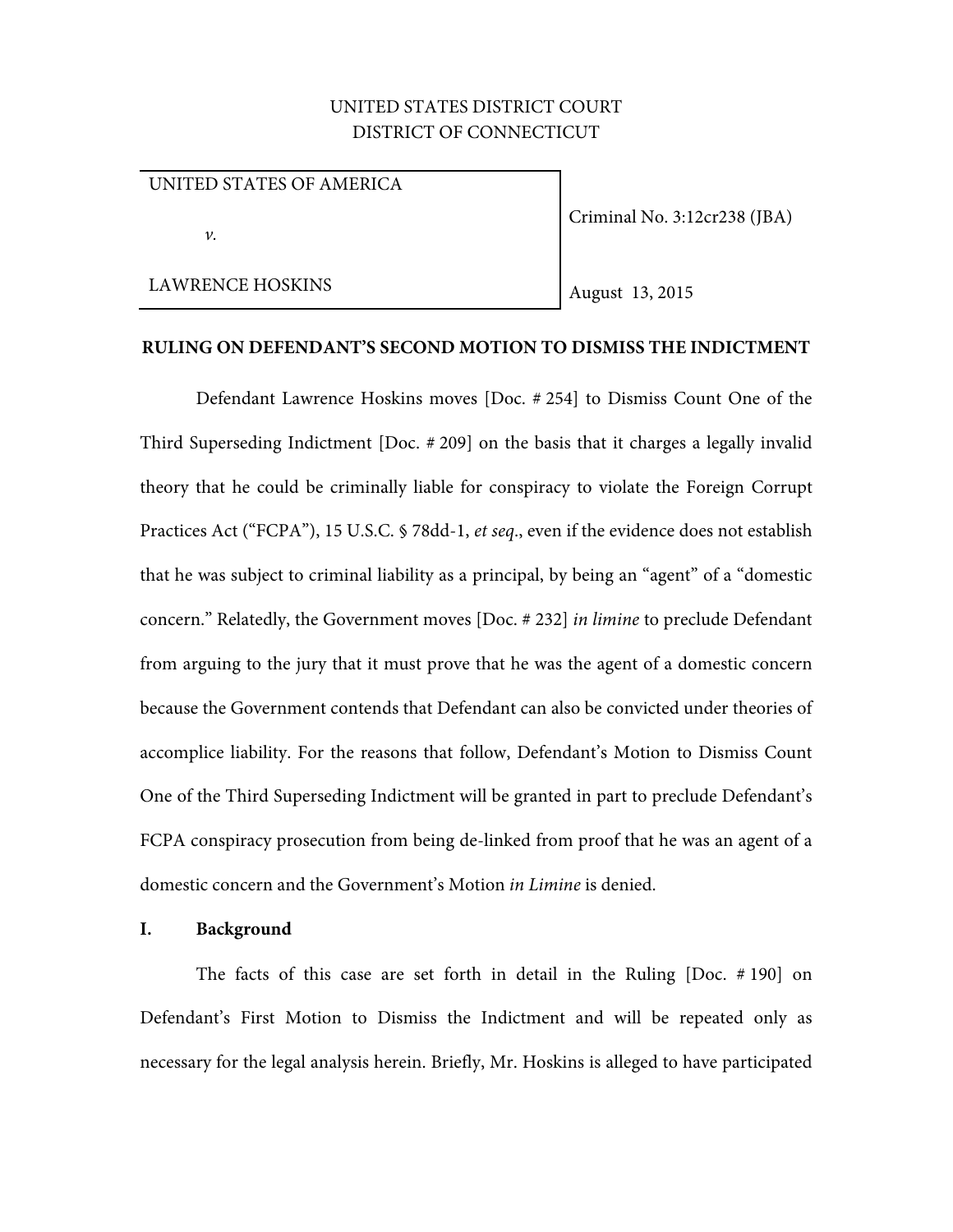in a bribery scheme that spanned from 2002 through 2009 for Alstom Power, Inc. ("Alstom Power U.S."), a company headquartered in Windsor, Connecticut, to secure a \$118 million project to build power stations for Indonesia's state-owned and statecontrolled electricity company, Perusahaan Listrik Negara, known as the Tarahan Project.

From October 2001 through August 2004, Mr. Hoskins was employed as a Senior Vice President for the Asia Region by Alstom UK and assigned to Alstom Resources Management S.A. in France where he is alleged to have "performed functions and support services for and on behalf of various other Alstom subsidiaries, including Alstom Power US." (3d Indictment  $\bigcirc$  3.) It is alleged that Mr. Hoskins's "responsibilities at Alstom included oversight of the hiring of consultants in connection with Alstom's and Alstom's subsidiaries' efforts to obtain contracts with new customers and to retain contracts with existing customers in Asia, including the Tarahan Project" and "[t]hus HOSKINS was an agent of a 'domestic concern,' Alstom Power US, as that term is used in the FCPA." (Id.  $\P$  $\P$  $3$ , 13.) It is in this capacity that Mr. Hoskins is alleged to have been responsible for approving and authorizing payments to "consultants" retained for the purpose of "pay[ing] bribes to Indonesian officials who had the ability to influence the award of the Tarahan Project contract."  $(Id. \P \P 7-8.)$ 

On July 31, 2014, Defendant Hoskins moved [Doc. # 149] to dismiss the Second Superseding Indictment [Doc. # 50] in its entirety, contending, in relevant part, that the indictment failed to allege that Mr. Hoskins, as an employee of a non-U.S. Alstom subsidiary, could have been an "agent of a domestic concern" subject to liability under the FCPA. The Court denied [Doc. # 190] Defendant's motion, holding that the indictment alleged that Mr. Hoskins worked as an agent of Alstom Power U.S. despite being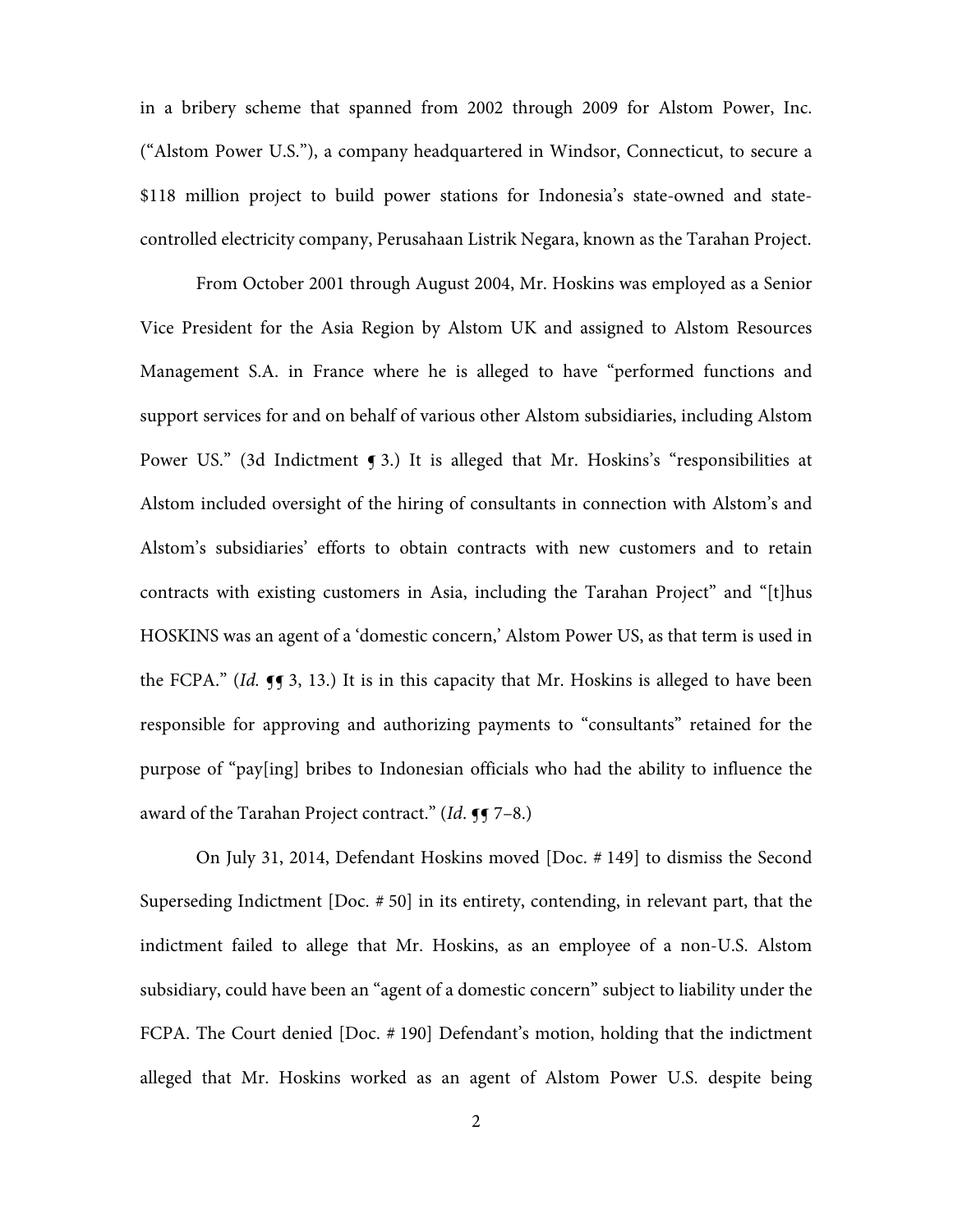employed by an overseas subsidiary and the "existence of an agency relationship is a 'highly factual' inquiry" and it was "for a jury at trial in the first instance, and not the Court on a motion to dismiss, to determine whether the Government has proven Defendant to have been an 'agent'" of Alstom Power U.S. (Ruling on 1st Mot. Dismiss at  $14-16.$ 

As relevant here, the Third Superseding Indictment altered the charging language of Count One, the FCPA conspiracy count, which originally charged Mr. Hoskins with "being a domestic concern and an employee and agent of [Alstom Power U.S.]" and replaced it with the allegation that Mr. Hoskins conspired by acting "together with" a domestic concern to violate 15 U.S.C. § 78dd-2 (prohibiting domestic concerns from using interstate commerce corruptly to promise, authorize, or give anything of value to a foreign official) and 15 U.S.C. § 78dd-3 (prohibiting any person from taking acts in furtherance of the corrupt scheme while in the United States). (Compare 2d Indictment **J** 26(a), with 3d Indictment **J** 26(a).)<sup>1</sup> Defendant now moves to dismiss only Count One of the Third Superseding Indictment.

 $\overline{a}$ 

<sup>&</sup>lt;sup>1</sup> The Third Superseding Indictment still alleges that "HOSKINS was an agent of a 'domestic concern,' Alstom Power US, as that term is used in the FCPA" (3d Indictment ¶ 13) and charges substantive violations of the FCPA and aiding and abetting, in violation of 15 U.S.C. § 78dd-2 and 18 U.S.C. § 2 (Counts 2–7). The Government maintains that it still intends to prove that Defendant acted as an agent of a domestic concern liable as a principal for the substantive FCPA counts charged in the indictment. (Gov't's Opp'n [Doc. # 262] at 15 n.5.) In addition to the FCPA counts, the indictment charges conspiracy to launder money, in violation of 18 U.S.C. § 1956(h) (Count 8), and substantive money laundering and aiding and abetting, in violation of 18 U.S.C. §§ 1956(a)(2)(A) and § 2 (Counts 9–12).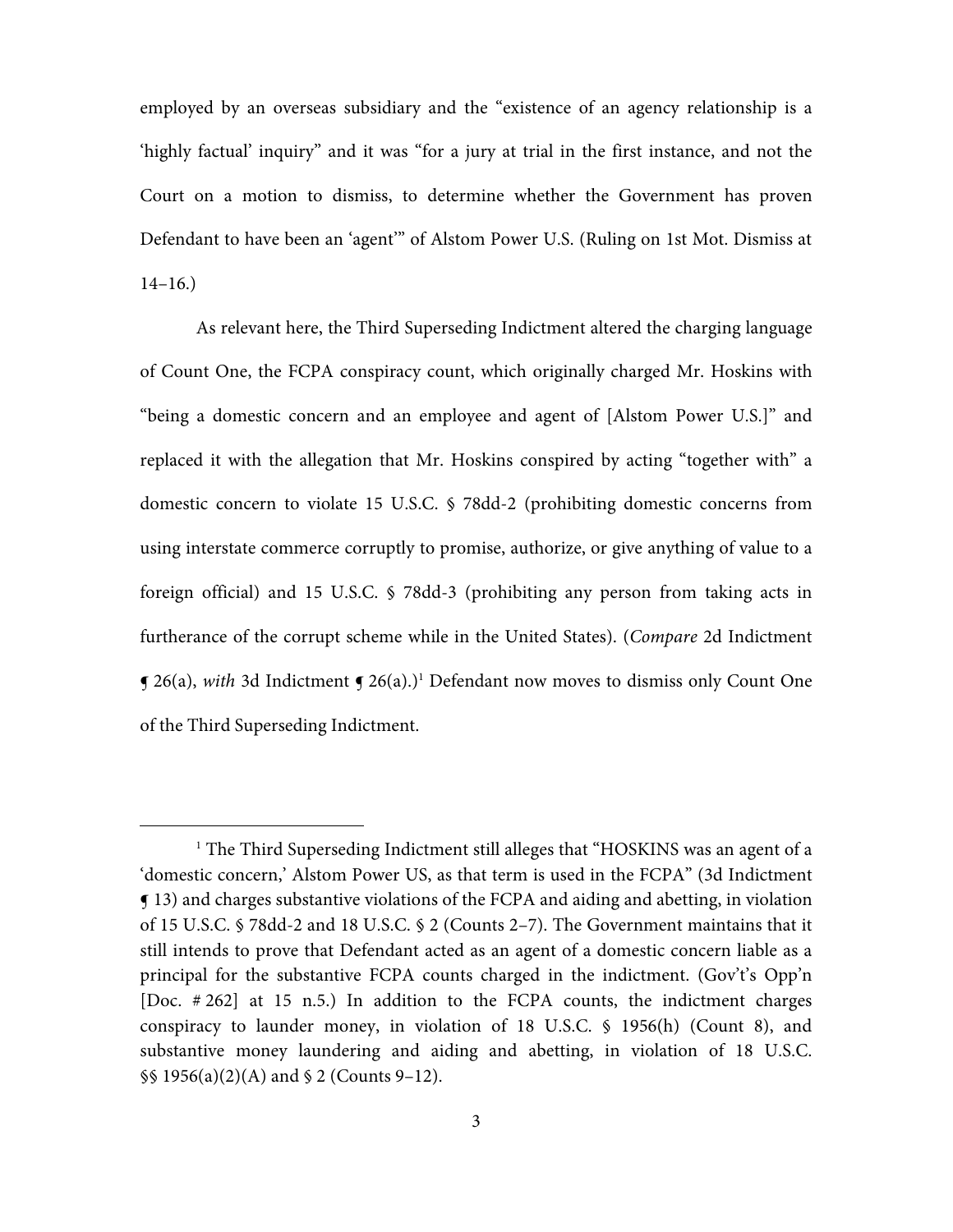#### **II. Discussion**

Defendant contends that with the Third Superseding Indictment "the government makes plain . . . its view of the law" that Mr. Hoskins "could be prosecuted for conspiracy to violate the FCPA even when he himself was not subject to the statute." (Def.'s Mem. Supp. [Doc. # 254-1] at 4.) The Government maintains that the Third Superseding Indictment is adequately pled under the governing pleading standards and faults Defendant for attempting "to assign to the Government a particular 'view of the law' based on [the] change" from the Second to Third Superseding Indictments. (Gov't's Opp'n at 8–9.). But the Government acknowledges that its theory is that "even were the jury to find that the defendant was not an 'agent' of a domestic concern, [it] may still convict the defendant on one or more of the remaining accomplice theories," i.e., "aiding and abetting, causing, and *Pinkerton*" liability and moves *in limine* to preclude Defendant from arguing to the contrary. (Gov't's Mot. to Preclude Def. from Arguing that Agency is Sole Basis for Conviction [Doc. # 232] at 4, 7.)

Therefore, these two motions put before the Court the question of whether a nonresident foreign national could be subject to criminal liability under the FCPA, even where he is not an agent of a domestic concern and does not commit acts while physically present in the territory of the United States, under a theory of conspiracy or aiding and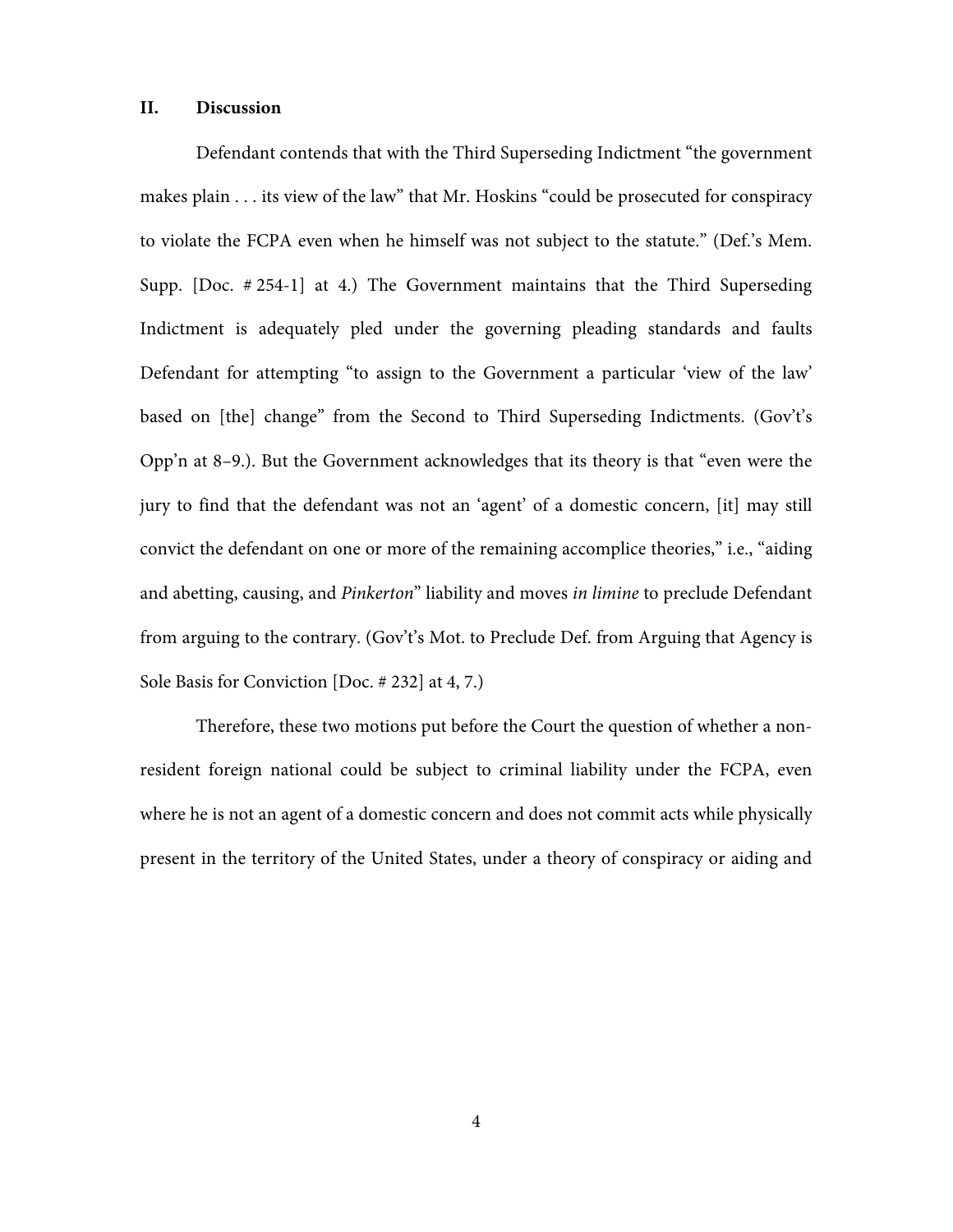abetting a violation of the FCPA by a person who is within the statute's reach.<sup>2</sup> The Court concludes that the answer is "no" and that accomplice liability cannot extend to this Defendant under such circumstances and thus Defendant's Motion to Dismiss Count One is granted in part and the Government's Motion in Limine is denied.

## **A. FCPA**

I

As explained in greater detail below, the FCPA in its current form prohibits bribery of foreign governmental officials and has three jurisdictional bases: (1) where a "domestic concern"<sup>3</sup> or U.S. "issuer" of securities, or any officer, director, employee, or

<sup>3</sup> A domestic concern is defined as an "individual who is a citizen, national, or resident of the United States" and "any corporation, partnership, association, joint-stock company, business trust, unincorporated organization, or sole proprietorship which has its principal place of business in the United States, or which is organized under the laws of a State of the United States or a territory, possession, or commonwealth of the United States." 15 U.S.C. § 78dd-2(h)(1).

<sup>&</sup>lt;sup>2</sup> The Government maintains that Count One of the Third Superseding Indictment is valid because it complies with "the very liberal pleading standards of Fed. R. Crim. P. 7(c), particularly in the context of conspiracy" and thus the Government's motion *in limine* is the proper method for resolving this question. (Gov't's Opp'n at 6., 9 n.2.) However, Defendant's argument is that Count One is deficient as a matter of law, which is properly raised on a pretrial motion to dismiss. See United States v. Aleynikov, 676 F.3d 71, 75–76 (2d Cir. 2012) ("[A] federal indictment can be challenged on the ground that it fails to allege a crime within the terms of the applicable statute."); Fed. R. Crim. P. 12 (b)(1) ("A party may raise by pretrial motion any defense, objection, or request that the court can determine without a trial on the merits."). The Court likewise disagrees with the Government's contention that Defendant's motion "is an unwarranted attempt to re-litigate" matters addressed by the Ruling on Defendant's First Motion to Dismiss. (Gov't's Opp'n at 9.) Defendant's First Motion contended only that the indictment failed to adequately allege that he was an agent of a domestic concern and that § 78dd-2(a) of the FCPA did not apply extraterritorially to non-U.S. persons who were agents of domestic concerns (see Def.'s Mem. Supp. 1st Mot. Dismiss [Doc. # 149-1] at 28–30, 35) and not the issue presented here, which is whether Defendant can be convicted under an accomplice liability theory even if he his agency is not proven.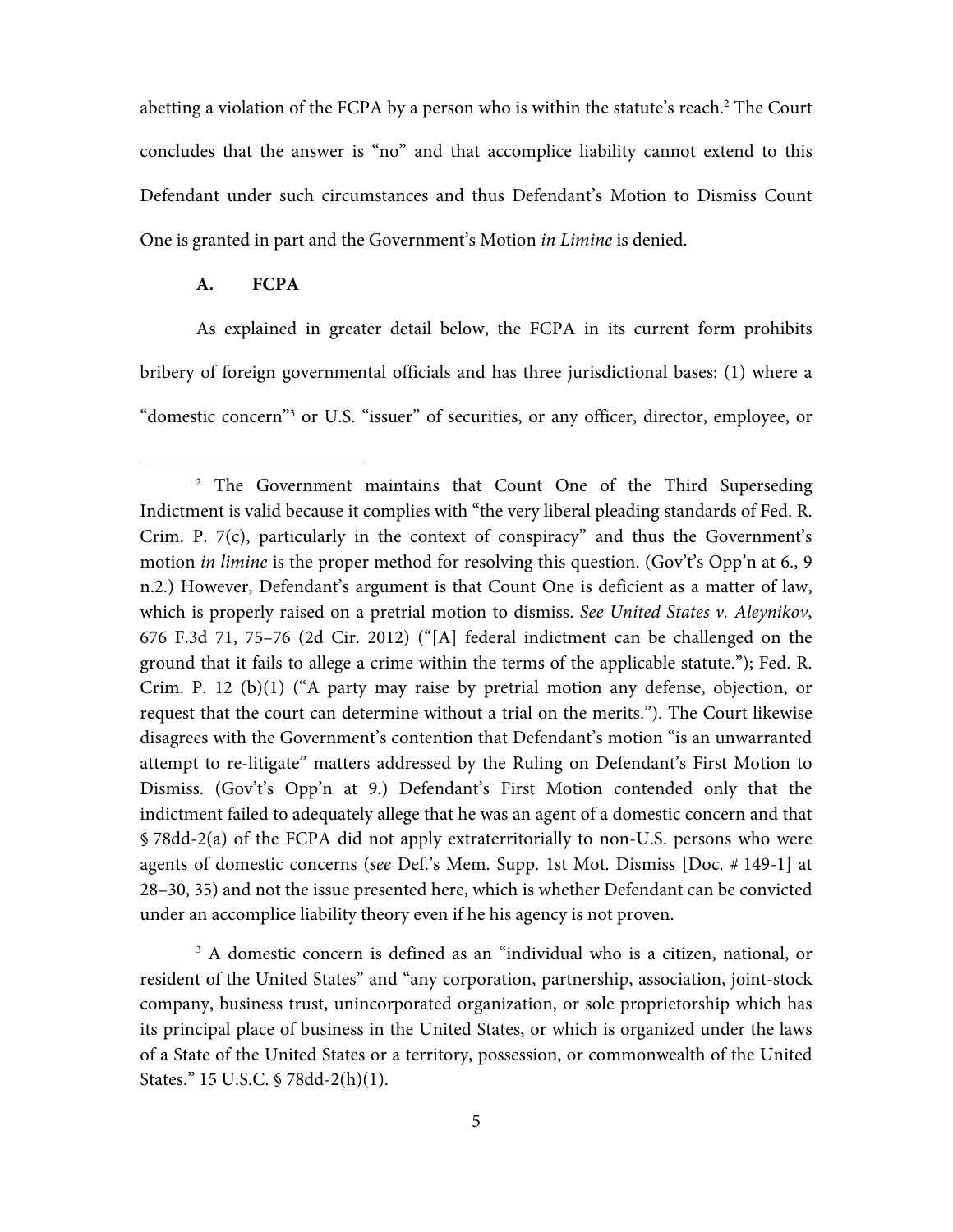agent thereof (regardless of their nationality) makes use of U.S. interstate commerce in furtherance of a corrupt payment, 15 U.S.C. §§ 78dd-1(a), 78dd-2(a); (2) where a U.S. citizen, national, or resident acts outside the United States in furtherance of a corrupt payment, regardless of whether they make use of U.S. interstate commerce, id. § 78dd-2(i); and (3) where any other person, while in the territory of the United States, acts in furtherance of a corrupt payment, regardless of nationality and the use of interstate commerce, id. § 78dd-3.

Defendant maintains that these provisions demonstrate that "Congress deliberately intended to exclude [non-resident foreign nationals] from the statute's reach so long as they did not act while in the territory of the United States (Section 78dd-3) and did not fall into an enumerated class of persons with threshold ties to a U.S. securities issuer (Section 78dd-1) or U.S. domestic concern (Section 78dd-2)" and "the government cannot nullify that intent by charging such individuals with conspiracy to violate that statute." (Def.'s Mem. Supp. at 5–7.) The Government does not dispute the premise of Defendant's argument—that if Defendant is not proven to be an agent of a domestic concern, he cannot be held liable directly under the FCPA—but it maintains that "[a]s a general rule, the conspiracy and accomplice liability statutes apply to classes of persons who lack the capacity to commit a violation of the underlying substantive crime" and the two narrow exceptions to this rule do not apply in this case. (Gov't's Opp'n at 1.)

## **B. The Gebardi Principle**

Theories of accomplice liability under the general conspiracy statute, 18 U.S.C. § 371, and aiding and abetting statute, 18 U.S.C. § 2, generally apply across the United States Code to impose liability upon those who conspire with or aid and abet in the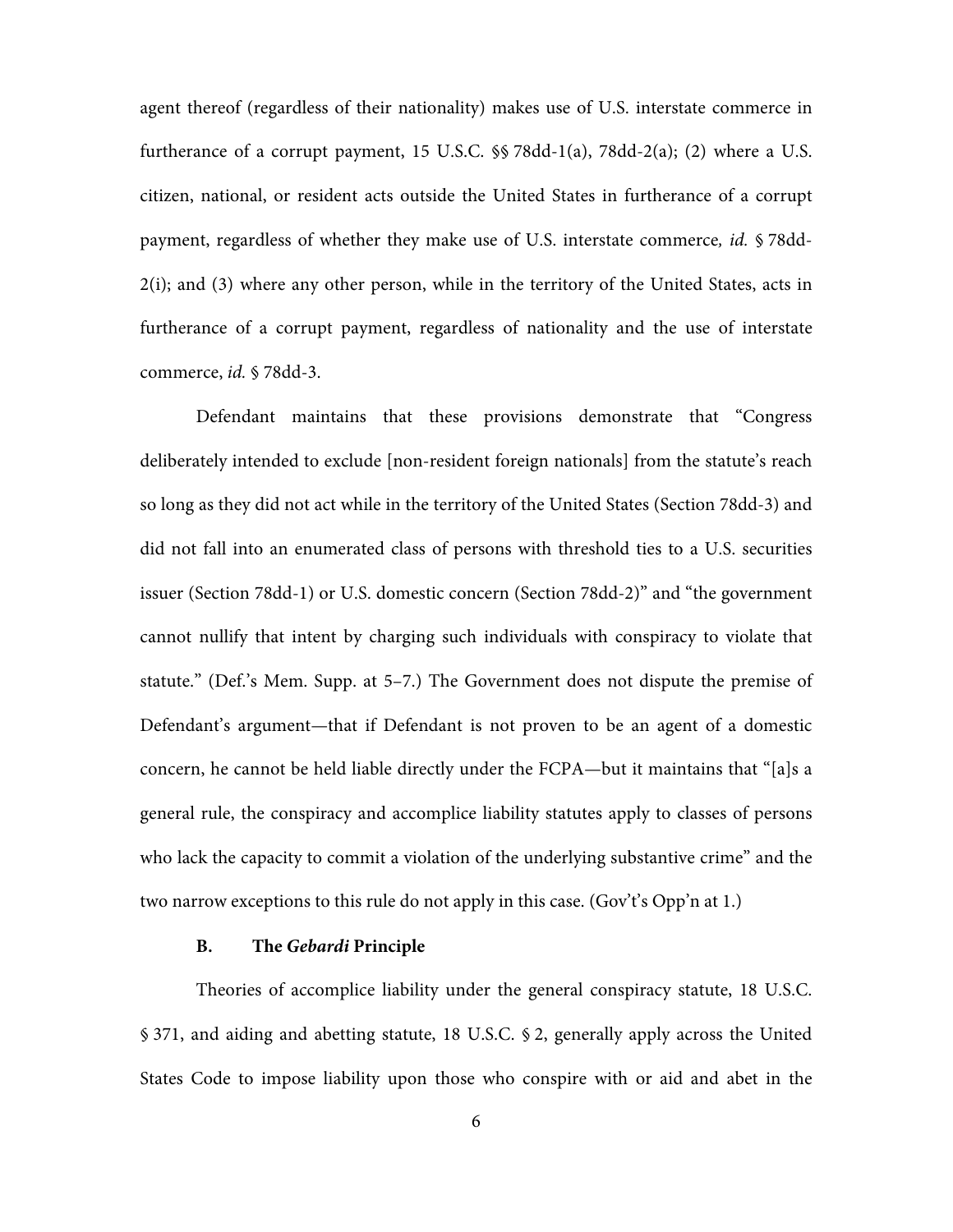commission of any federal crime.<sup>4</sup> Thus, ever since 18 U.S.C. § 2 was enacted in 1909, "every time Congress has passed a new criminal statute the aider and abettor provision has automatically kicked in and made the aiders and abettors of violations of the new statute punishable as principals." United States v. Pino-Perez, 870 F.2d 1230, 1233 (7th Cir. 1989). Likewise, 18 U.S.C. § 371, which has existed in essentially the same form since 1867, generally criminalizes a conspiracy to commit any federal offense. Gebardi v. United States, 287 U.S. 112, 121 n.4 (1932); Iannelli v. United States, 420 U.S. 770, 777 (1975) ("Conspiracy is an inchoate offense, the essence of which is an agreement to commit an unlawful act.").

In Gebardi, the Supreme Court considered whether a woman could be convicted of conspiracy to violate the Mann Act, which outlaws transporting across state lines "any woman or girl for the purpose of prostitution or debauchery, or for any other immoral purpose'" where she acquiesced to her own transport. 287 U.S. at 118 (quoting 18 U.S.C. § 398(2)). The Supreme Court explained that the conspiracy statute generally prohibits conspiring to commit any crime and the "[i]ncapacity of one to commit the substantive offense does not necessarily imply that he may with impunity conspire with others who are able to commit it," because "it is the collective planning of criminal conduct at which the statute aims." Id. at 120–21. Thus, for example, the Supreme Court explained, it is a

I

<sup>&</sup>lt;sup>4</sup> The conspiracy statute provides that it is a criminal offense for "two or more persons [to] conspire . . . to commit any offense against the United States" where one such person has done "any act to effect the object of the conspiracy." 18 U.S.C. § 371. The aiding and abetting statute states that "[w]hoever commits an offense against the United States or aids, abets, counsels, commands, induces or procures its commission" or "willfully causes an act to be done which if directly performed by him or another would be an offense against the United States, is punishable as a principal." 18 U.S.C. § 2.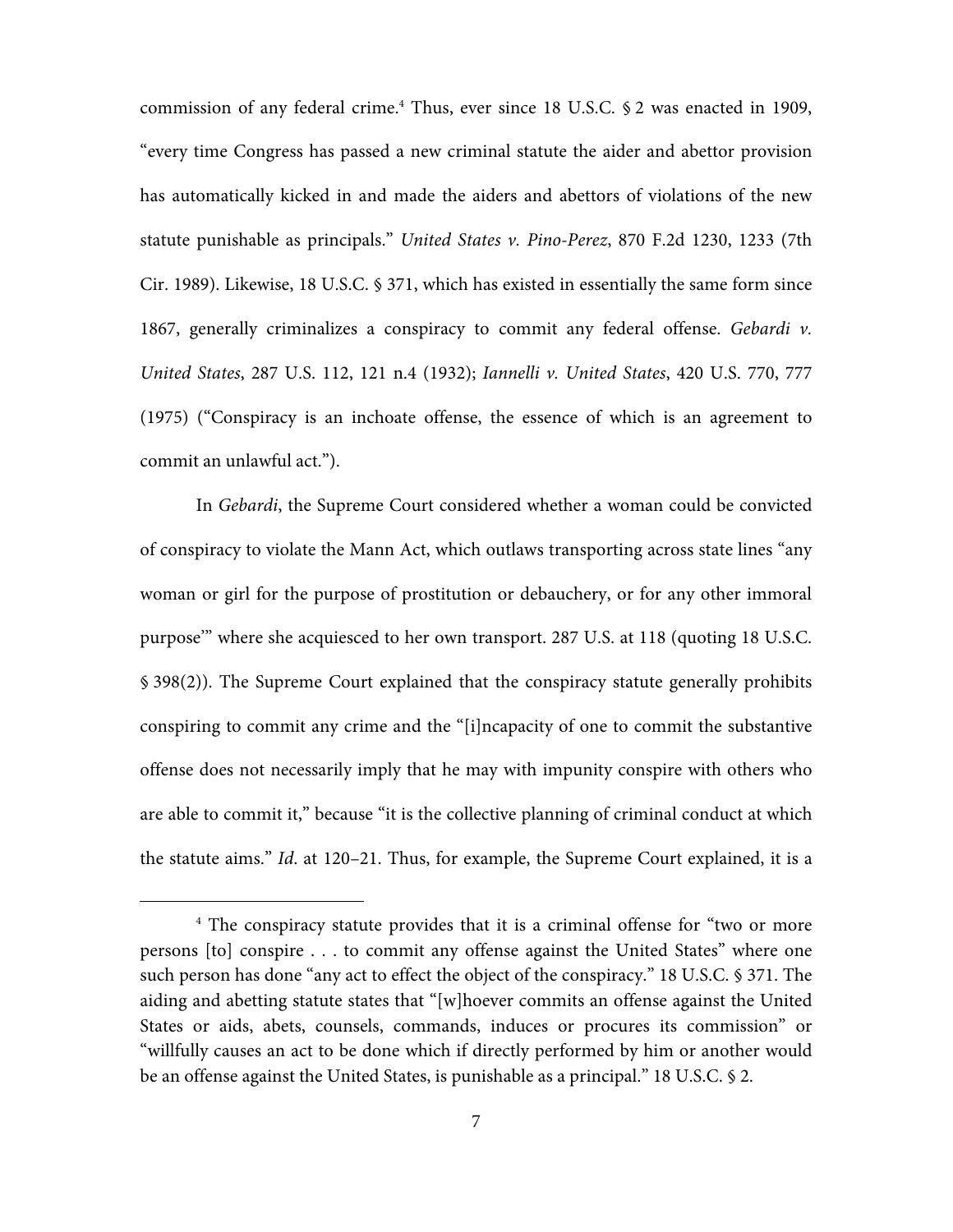crime for a bankrupt to conceal property from a trustee, which can necessarily only be committed by a bankrupt, but a non-bankrupt person can be charged with conspiring to conceal such property. Id. at 121 n.5.

However, Gebardi reasoned that "Congress set out in the Mann Act to deal with cases which frequently, if not normally, involve consent and agreement on the part of the woman to the forbidden transportation" and "[y]et this acquiescence . . . was not made a crime under the Mann Act itself." Id. 119, 121. Thus, a woman not subject to liability as a principal under the Mann Act could not be charged with conspiracy to violate the Act, because the Supreme Court "perceive[d] in the failure of the Mann Act to condemn the woman's participation in those transportations which are effected with her mere consent, evidence of an affirmative legislative policy to leave her acquiescence unpunished," which would be "contravene[d]" if such "immunity" could be "withdraw[n] by the conspiracy statute." Id. at 123.

Thus, the Gebardi principle is that where Congress chooses to exclude a class of individuals from liability under a statute, "the Executive [may not] . . . override the Congressional intent not to prosecute" that party by charging it with conspiring to violate a statute that it could not directly violate. United States v. Castle, 925 F.2d 831, 833 (5th Cir. 1991); see also United States v. Bodmer, 342 F. Supp. 2d 176, 181 n.6 (S.D.N.Y. 2004) ("In Gebardi, the Supreme Court held that where Congress passes a substantive criminal statute that excludes a certain class of individuals from liability, the Government cannot evade Congressional intent by charging those individuals with conspiring to violate the same statute."). The *Gebardi* principle also applies to aiding and abetting liability. United States v. Amen, 831 F.2d 373, 381 (2d Cir. 1987).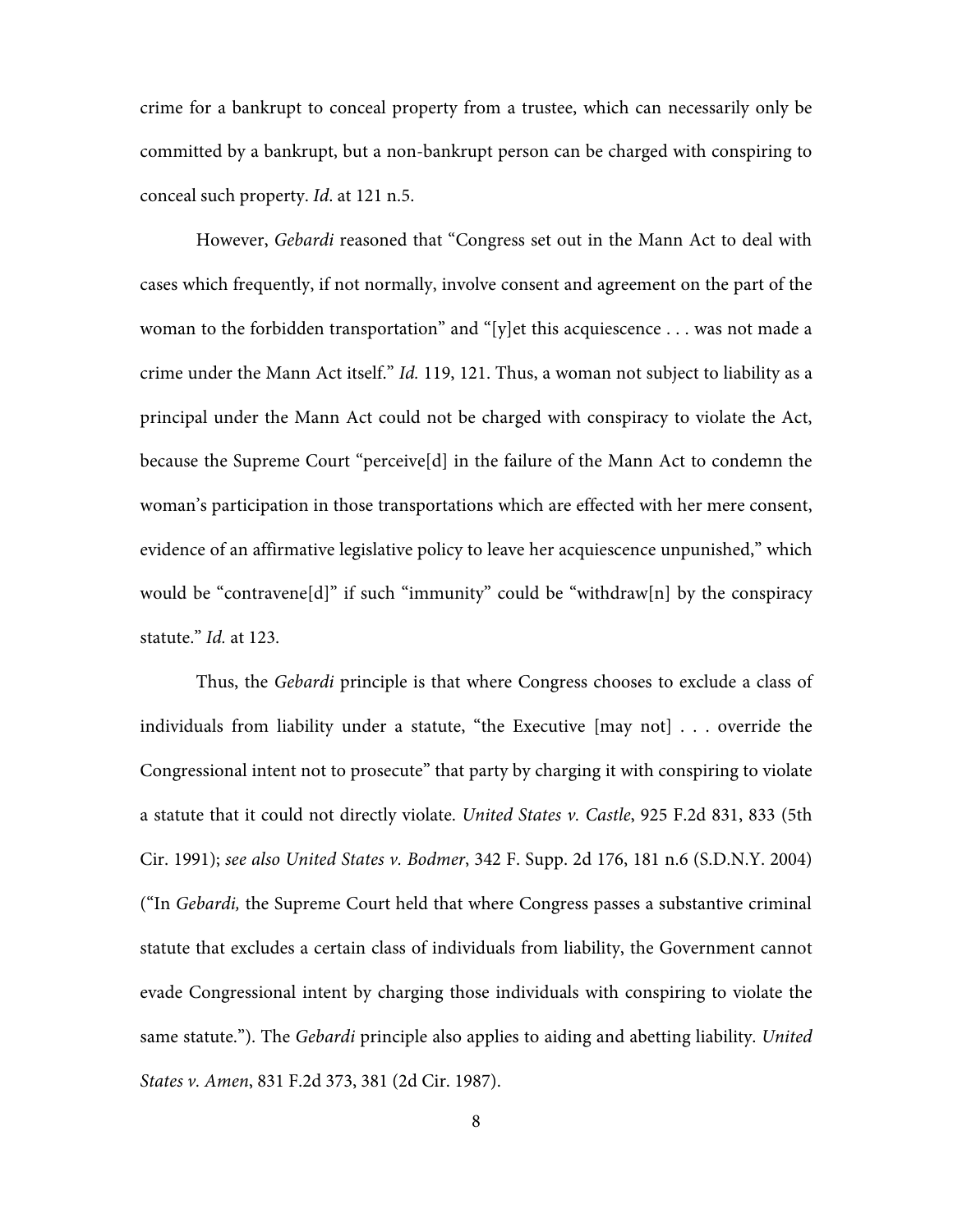In determining whether the Gebardi principle applies, the question is "not whether Congress could have" reached a certain class of individuals under the conspiracy or aiding and abetting statutes, "but rather whether Congress intended to do so, or more specifically, whether Congress intended the general conspiracy statute" to apply to these individuals.<sup>5</sup> Castle, 925 F.2d at 835 (emphasis in original).

 The Government maintains that Gebardi recognized only a "narrow exception to [the] long-established legal principle" that "the conspiracy and accomplice liability statutes apply to classes of persons who lack the capacity to commit a violation of the underlying substantive crime." (Gov't's Opp'n at 1.) It maintains that this exception only "applies in two limited circumstances: (1) where a class of person is a necessary party to the crime and was specifically excluded from prosecution for the substantive violation by Congress (e.g., the foreign official who receives the bribe payment under the FCPA, or the woman who is transported across state lines under the Mann Act); or (2) where the substantive statute was enacted to protect the class of person to which the individual belongs (e.g., victims)." (Id. at 1-2 (emphasis in original).) Defendant maintains that Gebardi applies whenever "Congress affirmatively chooses to exclude a certain class of individuals from liability under a criminal statute." (Def.'s Mem. Supp. at 19.)

I

<sup>&</sup>lt;sup>5</sup> Defendant acknowledges that the "conspiracy and aiding-and-abetting offenses are not predicated upon capacity to commit the underlying crime" (Reply at 11) and his argument is solely one of legislative intent. The Government cites over 20 cases in support of the undisputed point, i.e., what Congress could do, not what it did do, and contends that Defendant "aims to undo decades of Second Circuit case law" by arguing "that Gebardi applies anytime a class of persons are exempted from coverage as principals under the substantive statute." (Gov't's Opp'n at 15–21.) This is not Defendant's argument and thus this portion of the Government's argument misses the mark.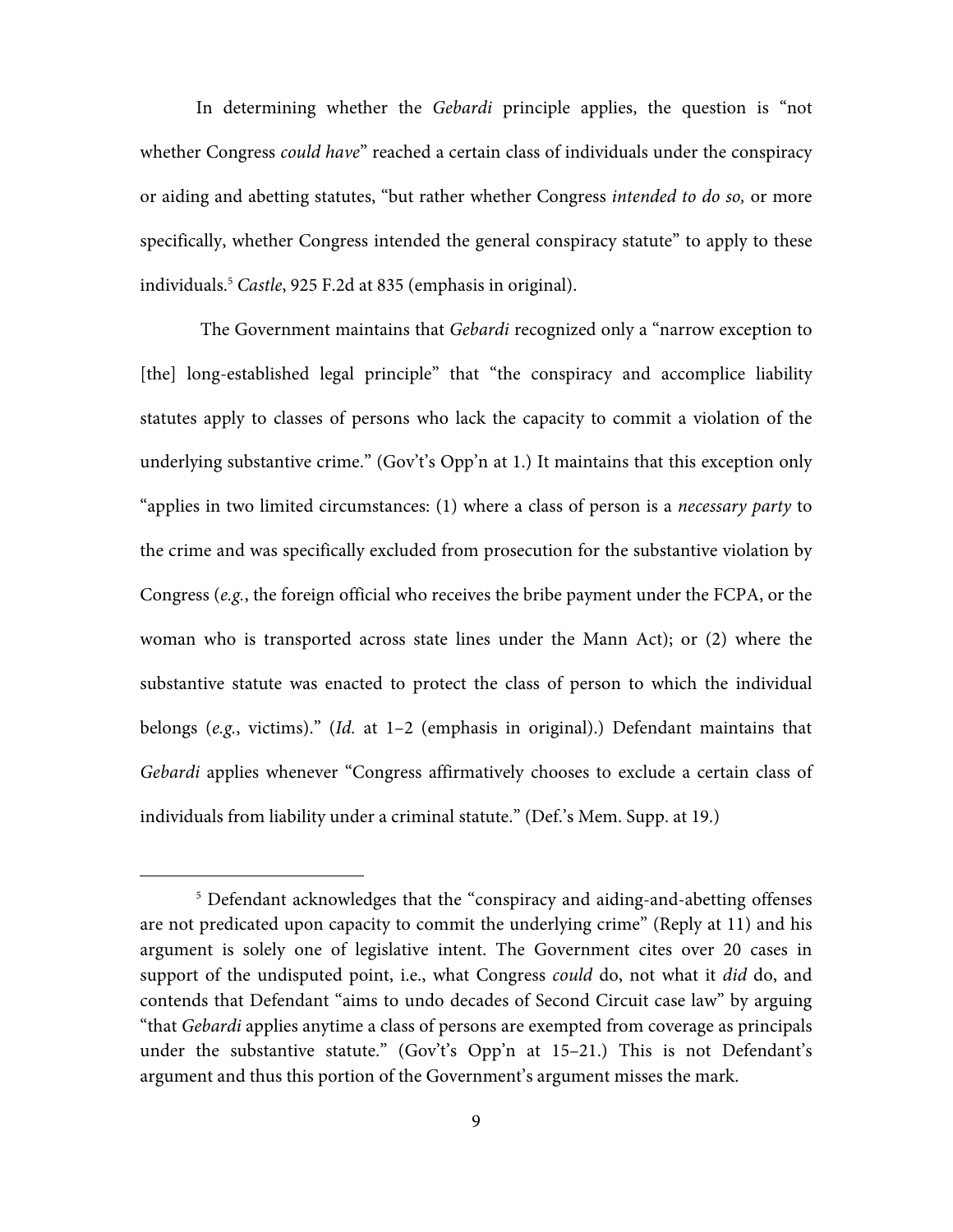The Court agrees with Defendant that the Government's interpretation of Gebardi is too narrow and that while the two "[f]actual scenarios . . . posited by the government bring Congress's intent into view and, thereby, make it easier to glean the existence of an affirmative legislative policy," Congressional intent can be evident in other circumstances. (Reply at 12.) For example, in Amen, the Second Circuit applied Gebardi and held that a person who was not the head of a criminal enterprise could not be subject to the drug "kingpin" statute's sentencing enhancement under a theory that he aided and abetted a violation, because "[w]hen Congress assigns guilt to only one type of participant in a transaction, it intends to leave the others unpunished for the offense." 831 F.2d at 381.

The Second Circuit's reasoning was not, as the Government maintains, that a violation of the kingpin statute requires "the participation of two classes of persons those who lead a criminal enterprise, on the one hand, and those who are led, on the other" and that "Congress chose only to provide for an enhanced punishment of one of those necessary parties." (Gov't's Opp'n at 21–22.) Rather, the Second Circuit reasoned that while the statute's "legislative history makes no mention of aiders and abettors, it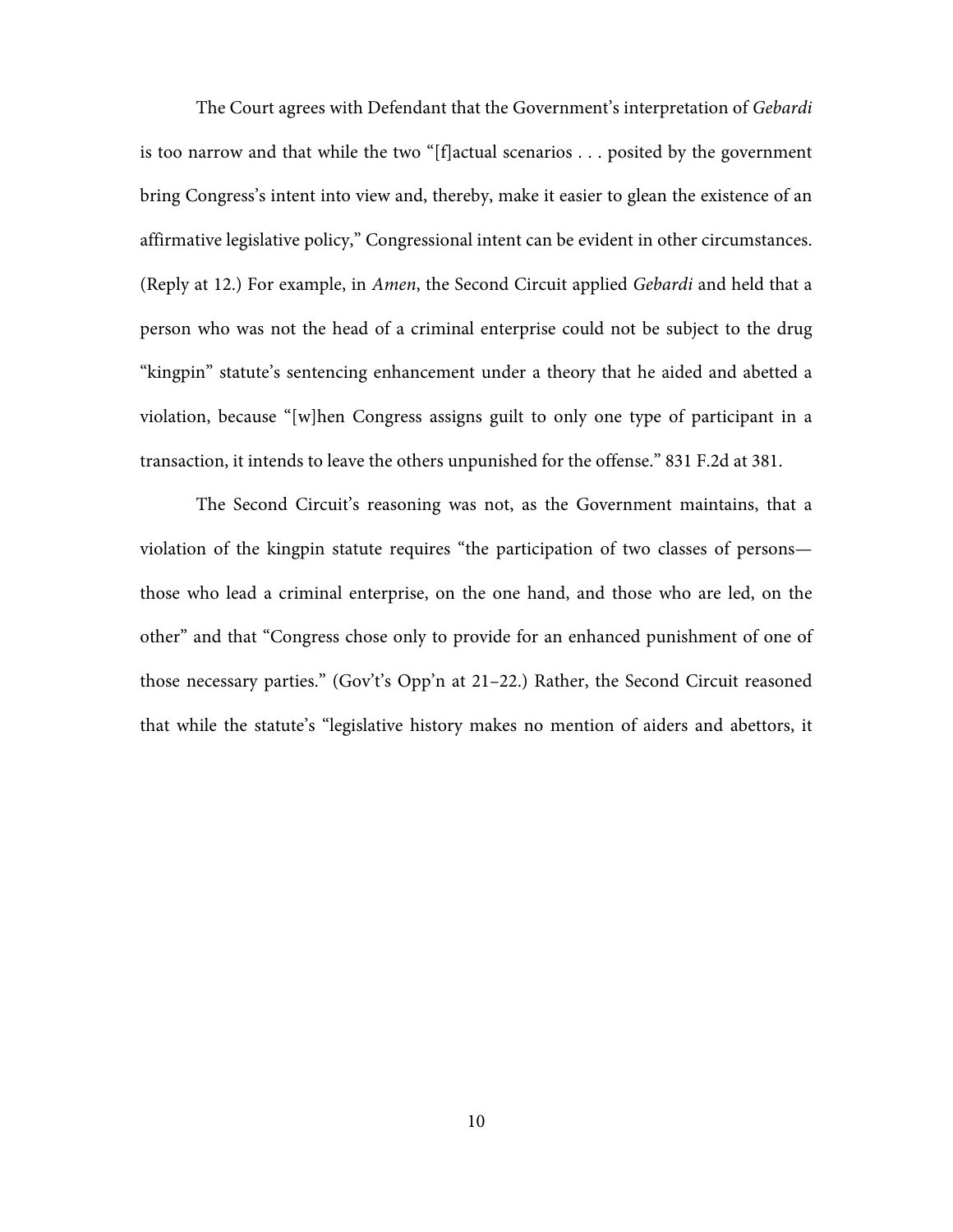makes it clear that the purpose . . . was not to catch in the [kingpin] net those who aided and abetted the supervisors' activities." Amen, 831 F.2d at 382.<sup>6</sup>

## **C. Application**

I

The clearest indication of legislative intent is the text and structure of the FCPA, which carefully delineates the classes of people subject to liability and excludes nonresident foreign nationals where they are not agents of a domestic concern or did not take actions in furtherance of a corrupt payment within the territory of the United States. See Community for Creative Non–Violence v. Reid, 490 U.S. 730, 739 (1989) ("The starting point for [the] interpretation of a statute is always its language.").

In United States v. Castle, 925 F.2d 831, 832 (5th Cir. 1991), the Fifth Circuit applied Gebardi to conclude that another class of individuals not subject to liability as

<sup>&</sup>lt;sup>6</sup> The Seventh Circuit reached a contrary result regarding the same statute in United States v. Pino-Perez, 870 F.2d 1230, 1234 (7th Cir. 1989) and criticized the Second Circuit's approach because it "could even be interpreted to mean that unless a specific intent to punish aiders and abettors appears in the legislative history of a criminal statute, section 2(a) does not apply to that statute; aiding and abetting violations of the statute is not a crime." In its analysis, the Seventh Circuit instead applied a "more modest version of the approach" which still looked to congressional intent but resolved "[d]oubt about Congress's intentions . . . in favor of aider and abettor liability" and required "an affirmative legislative policy to create an exemption from the ordinary rules of accessorial liability." Id. (quoting United States v. Falletta, 523 F.2d 1198, 1200 (5th Cir. 1975)). Without any specific mention of aiding and abetting liability in the legislative history, the Seventh Circuit found "no more reason to infer from its legislative history an intent to preclude aider and abettor liability than there would be to draw such an inference from the legislative history of any other federal criminal statute." Id. As discussed below, even under the Seventh Circuit's approach, this Court would reach the same result because its conclusion does not depend on the absence of an explicit discussion in the FCPA's legislative history of an intent to impose accomplice liability but rather multiple indicators of an affirmative legislative intent to exclude a specific group of non-resident foreign nationals from liability under the FCPA as principals or otherwise.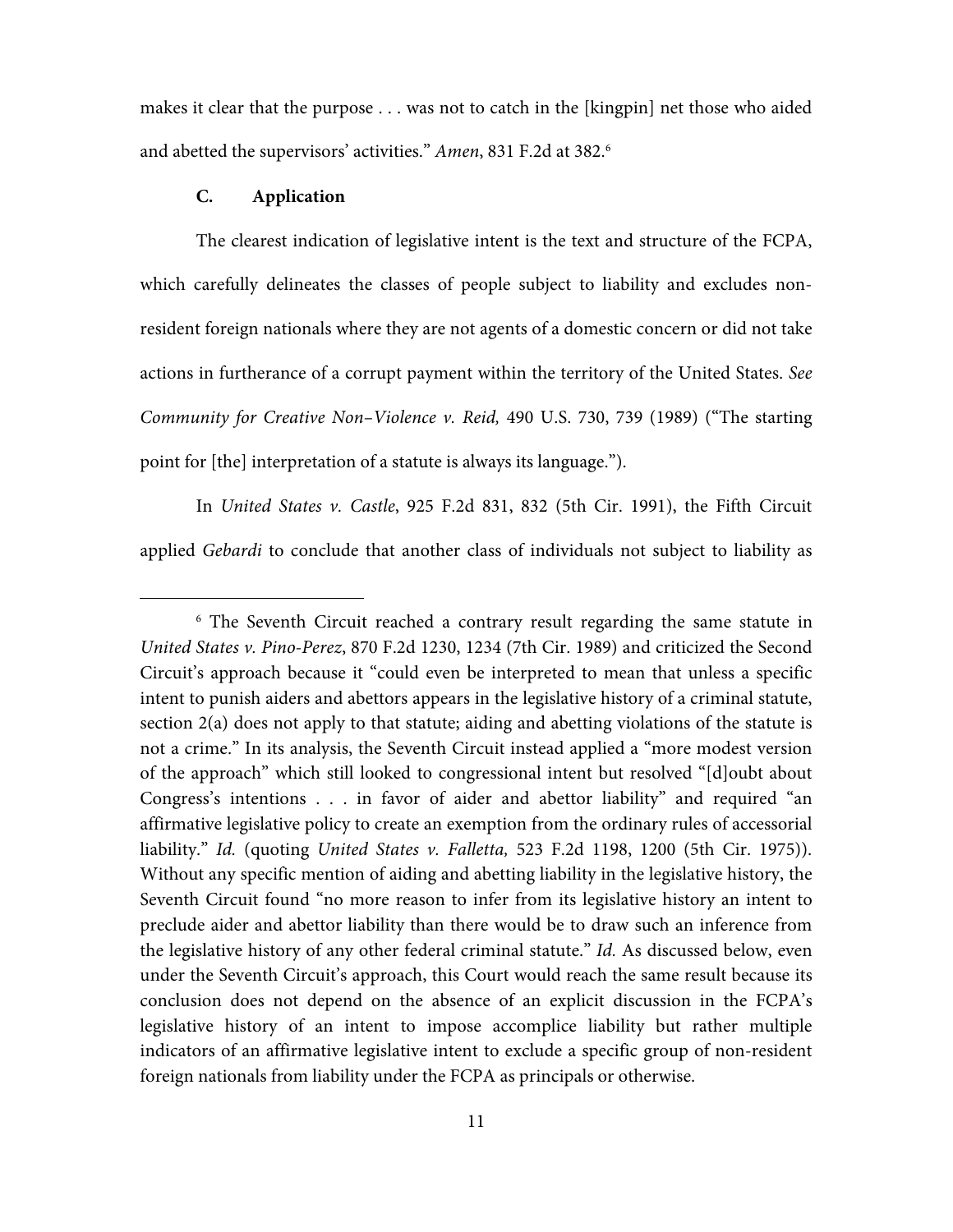principals under the FCPA—the foreign officials who accept bribes—could not be prosecuted for conspiracy to violate the FCPA. The Fifth Circuit found an intent in the FCPA to exclude the foreign bribe recipients because, in enacting the FCPA in 1977 in the aftermath of the Watergate scandal, Congress was principally "concerned about the domestic effects of such payments," such as "the distortion of, and resulting lack of confidence in, the free market system within the United States." Id. at 834–35.

Congress was aware that it "could, consistently with international law, reach foreign officials in certain circumstances," but it was also concerned about "the 'inherent jurisdictional, enforcement, and diplomatic difficulties' raised by the application of the bill to non-citizens of the United States" and decided not to do so. Id. at 835 (quoting H.R.Conf.Rep. No. 831, 95th Cong., 1st Sess. 14, reprinted in 1977 U.S.Code Cong. & Admin.News 4121, 4126).<sup>7</sup> From the text of the statute and the legislative history expressing concern about reaching non-citizens, the Fifth Circuit found "in the FCPA what the Supreme Court in *Gebardi* found in the Mann Act: an affirmative legislative policy to leave unpunished a well-defined group of persons who were necessary parties to the acts constituting a violation of the substantive law." Id. at 836.

I

<sup>7</sup> In United States v. Bodmer, 342 F. Supp. 2d 176, 181 (S.D.N.Y. 2004), the court considered "whether prior to the 1998 amendments, foreign nationals who acted as agents of domestic concerns, and who were not residents of the United States, could be criminally prosecuted under the FCPA." There, the government conceded the point that it now apparently contests: "that if the FCPA's criminal penalties did not apply to" to the defendant directly—which the court concluded they did not—the charges "must be dismissed pursuant to" Gebardi and Castle. Bodmer, 342 F. Supp. 2d at 181.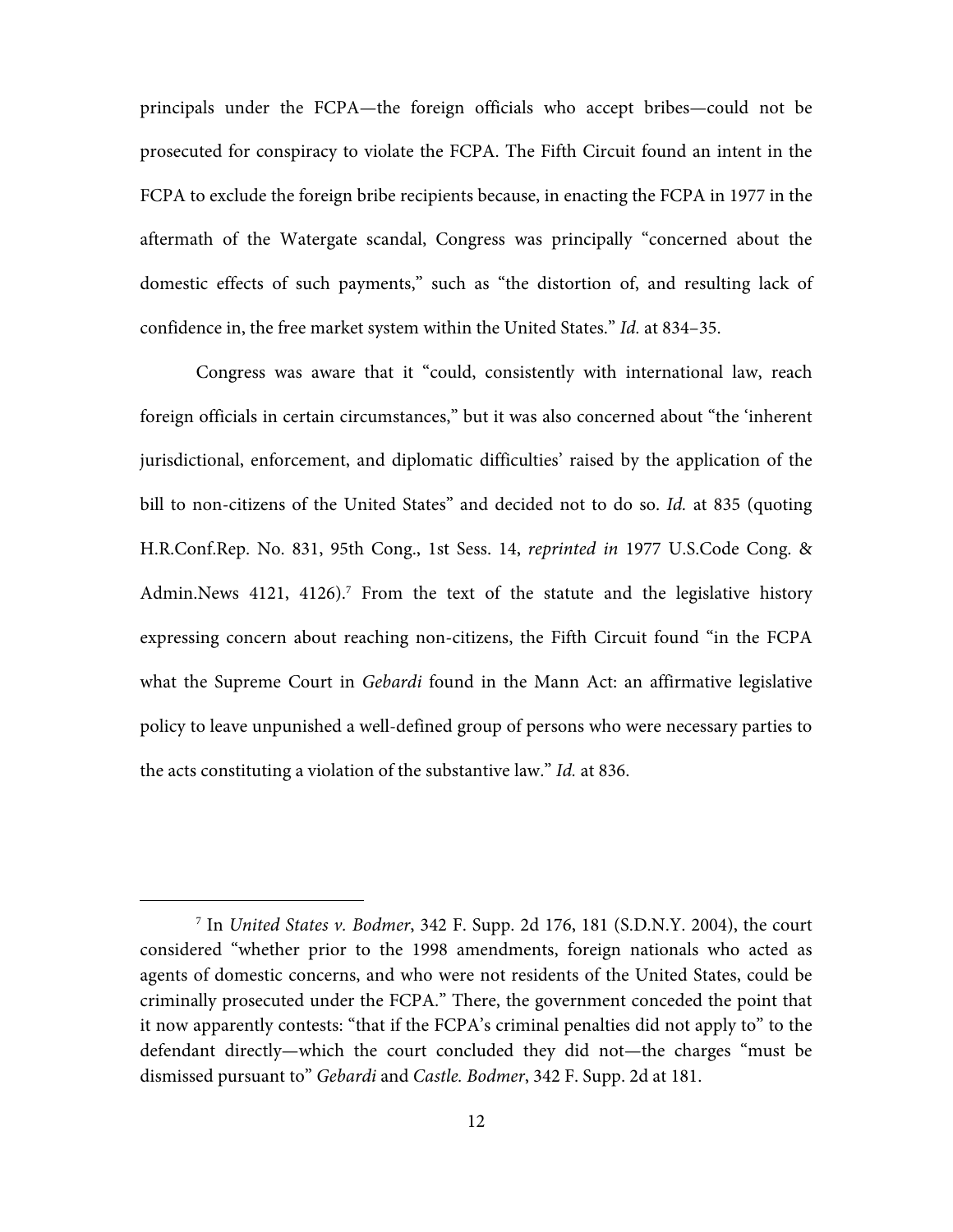#### **D. Legislative History of 1977**

Although the text and structure of the FCPA provide strong indication that Congress did not intend for non-resident foreign nationals to be subject to the FCPA unless they were agents of a domestic concern or acted in the territory of the United States, the Court also considers the legislative history of the Act.

While the extensive legislative history of the enactment of the FCPA in 1977 and its amendments in 1998 identified by the parties contain little discussion of accomplice liability, that which does exist is consistent with what the plain text and structure of the final enactment implies regarding the limits of liability for non-resident foreign nationals. The initial version of the Senate bill introduced by the Committee on Banking, Housing and Urban Affairs on June 2, 1976 made it unlawful for any U.S. "issuer" or "domestic concern" to use any means or instrumentality of interstate commerce to authorize or pay a bribe. S. 3664, 94th Cong. (1976) (Ex. 9 to Def.'s Mem. Supp.). "Domestic concern" was defined to include (1) U.S. citizens and nationals and (2) entities owned or controlled by U.S. citizens and nationals that were either incorporated in or had a principal place of business in the United States. Id. at 7.

An amendment to the Senate bill<sup>8</sup> responded to a request by the administration of President Carter "to clearly cover under the bill individuals making payments" that was not "crystal clear" in the original version. Markup Session on S. 305, Senate Comm. on Banking, Housing and Urban Affairs, 95th Cong., 8 (Apr. 6, 1977) (Ex. 11 to Def.'s Mem.

I

<sup>8</sup> Although the Senate unanimously voted to pass S. 3664, the House did not vote on the bill before its adjournment in October 1976 and a substantially identical version of the Senate bill was reintroduced the following session on January 18, 1977 as S. 305. See S. REP. 95-114, at \*2 (1977), reprinted in U.S.C.C.A.N. 4098, 4100.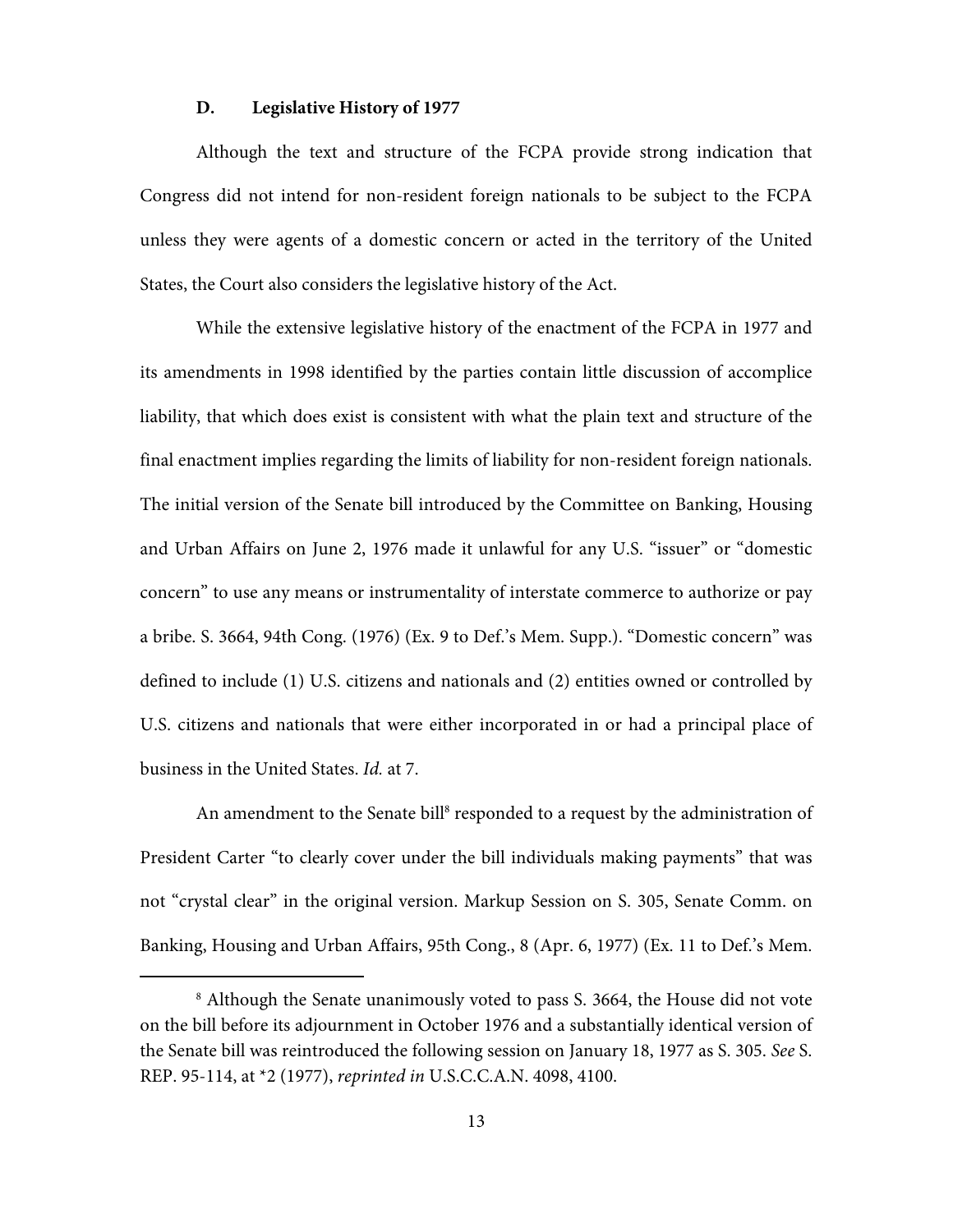Supp.). The definition of domestic concern was left unchanged, but the proposal added that officers, directors, employees and stockholders acting on behalf of U.S. issuers or domestic concerns, irrespective of nationality, would be liable for making bribes on behalf of the company. S. Rep. No. 95-114, at 11; 123 Cong. Rec. 13817 (1977) (Ex. 13 to Def.'s Mem. Supp.). Although the Carter Administration requested that liability be extended to foreign subsidiaries of U.S. companies, Markup Session on S. 305 at 9, the Senate declined to do so, S. Rep. No. 95-114.

 A competing House bill introduced on February 22, 1977 provided for broader liability for non-resident foreign nationals than the Senate bill, proposing liability not just for non-U.S. officers, directors, and employees of domestic concerns, but also (1) any "agent" of a U.S. issuer or domestic concern who "carried out" a bribe and (2) officers, directors, and employees of foreign affiliates irrespective of nationality. H.R. 3815 §§ 30A(c)(2), 3(c)(2), 3(f)(2)(A), 95th Cong. (1977) (Ex. 14 to Def.'s Mem. Supp.).

The FCPA as enacted included elements from both the Senate and House bills, extending liability to agents of domestic concerns as the House proposed, but limiting criminal liability of agents and employees of domestic concerns to a person who was a "United States citizen, national, or resident or is otherwise subject to the jurisdiction of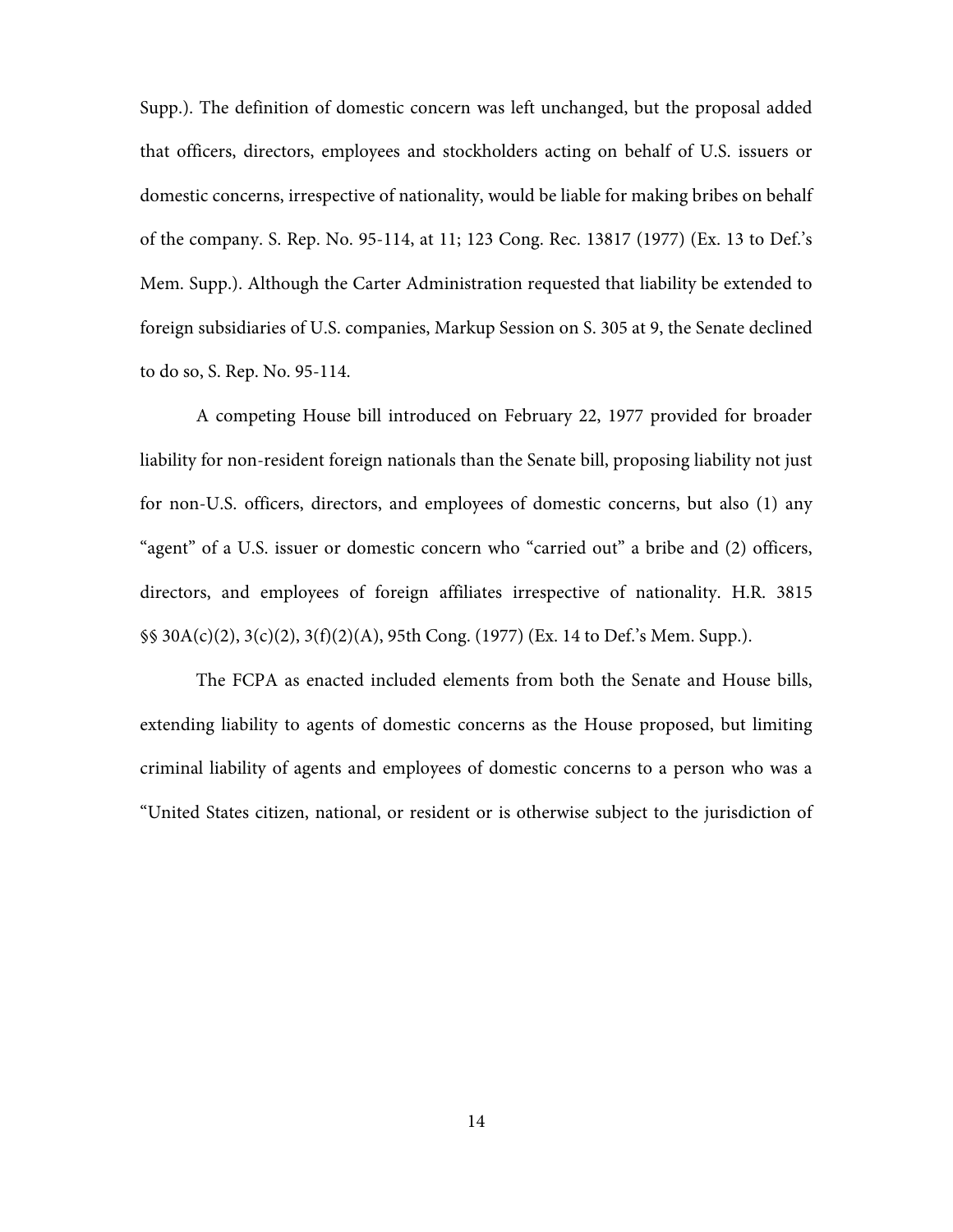the United States,"9 and predicated such person's criminal liability on a finding that the domestic concern itself had violated the statute.<sup>10</sup> 15 U.S.C. § 78dd-2(b)(1)(B)(3) (1977).

The final bill excluded foreign affiliates of U.S. companies, as the Senate proposed, which the House Conference Report described as a "recogni[tion] [of] the inherent jurisdictional, enforcement and diplomatic difficulties raised by the inclusion of foreign subsidiaries of U.S. companies in the direct prohibitions of the bill." H.R. Conf. Rep. No. 95-831, at \*14. The Report explained, however, that because U.S. citizens, nationals, and residents were defined as domestic concerns, they could be liable for engaging in bribery "indirectly" through another person and that the "jurisdictional, enforcement and diplomatic difficulties" that applied to extending liability to foreign subsidiaries did not apply to "citizens, nations, or residents of the United States." Id.

The Government notes that early versions of the Senate and House committee reports discussed accomplice liability:

The committee fully recognizes that the proposed law will not reach all corrupt payments overseas. For example, Sections 2 and 3 would not permit prosecution of a foreign national who paid a bribe overseas acting entirely on his own initiative. The committee notes, however, that in the majority of bribery cases investigated by the SEC some responsible official

 $\overline{a}$ 

<sup>&</sup>lt;sup>9</sup> The 1998 amendments to the FCPA, discussed *infra*, removed the phrase "otherwise subject to the jurisdiction of the United States" from the statute and therefore this phrase does not apply to Defendant. The court in Bodmer concluded that the phrase was ambiguous but appeared to refer to personal jurisdiction and thus was "a wholly unnecessary clause" because the issue of personal jurisdiction generally does not arise in criminal cases. 342 F. Supp. 2d at 188.

<sup>&</sup>lt;sup>10</sup> Officers or directors of a domestic concern were subject to criminal liability regardless of nationality. 15 U.S.C. § 78dd-2(b)(1)(B) (1977). Similarly, all directors, employees, and agents of a domestic concern were subject to civil liability regardless of nationality. Id.  $\sqrt{578}$ dd-2(b)(1)(A).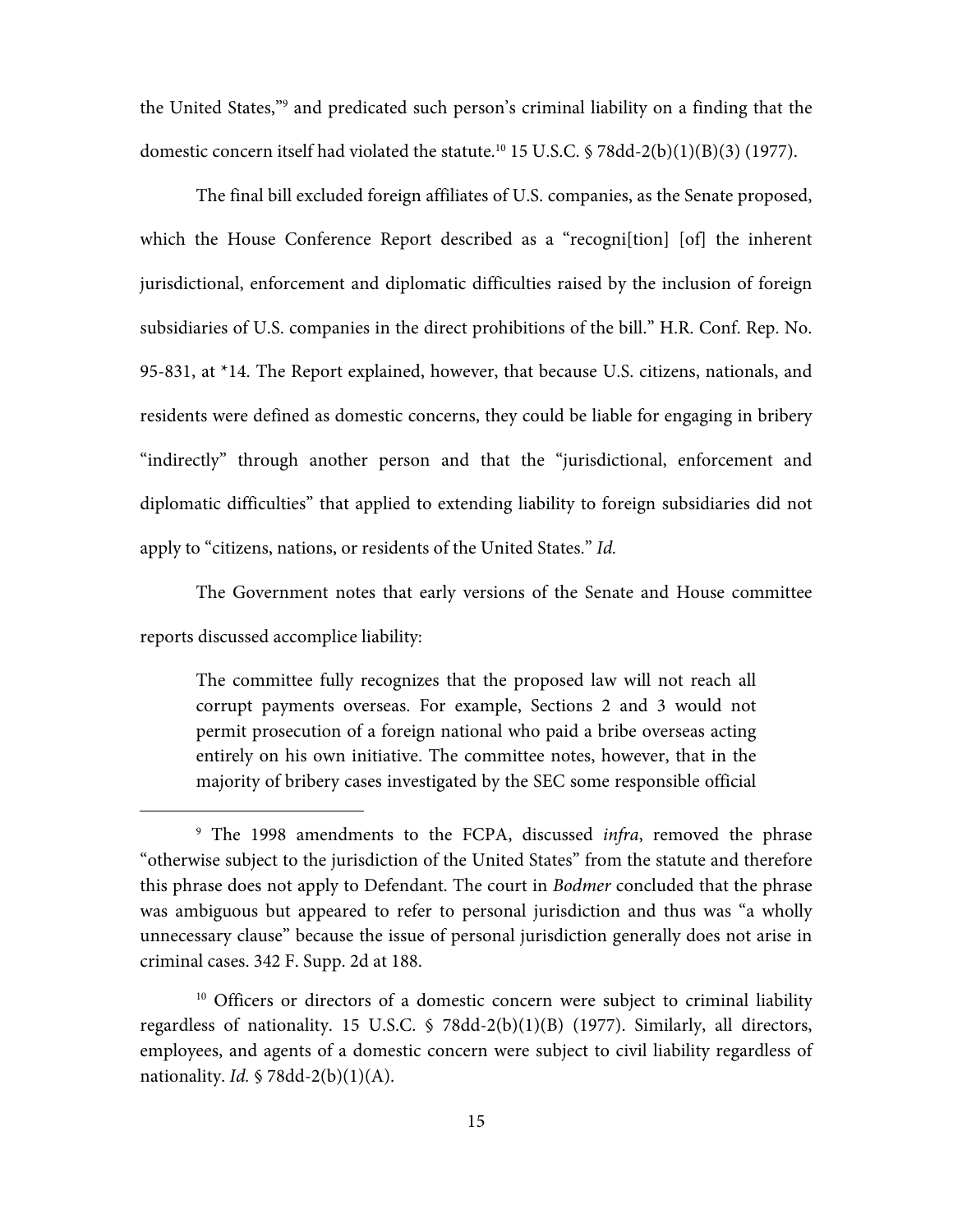or employee of the U.S. parent company had knowledge of the bribery and either explicitly or implicitly approved the practice. Under the bill as reported, such persons could be prosecuted. The concepts of aiding and abetting and joint participation would apply to a violation under this bill in the same manner in which those concepts have always applied in both SEC civil actions and in implied private actions brought under the securities laws generally.

H.R. Rep. No. 95-640, at 8 (1977); S. Rep. No. 94-1031, at 7 (1976).

 As discussed above, this legislative history discussing an early version of the bill was later clarified in response to concerns by the Carter Administration that the extent of individual liability (including for U.S. nationals) was not "crystal clear." Rather than resorting to concepts of accomplice liability, the enacted version specifically delineated the extent of individual liability by "mak[ing] it clear that" the delineated individuals were "covered directly." Markup Session on S. 305, Senate Comm. on Banking, Housing and Urban Affairs, 95th Cong., 8, 12 (Apr. 6, 1977). Therefore, the discussion of accomplice liability cited by the Government does not suggest that Congress intended for those who were excluded from direct liability under the Act to be subject to accomplice liability but only shows that Congress considered imposing individual liability based on concepts of accomplice liability but instead chose to do so directly and carefully delineated the class of persons covered to address concerns of overreaching.

Thus, as in Amen and Gebardi, even absent explicit discussion in the legislative history of accomplice liability, the carefully-crafted final enactment evinces a legislative intent to cabin such liability. See Amen, 831 F.2d at 382; Gebardi, 287 U.S. at 123. As the Fifth Circuit explained, when Congress "listed all the persons or entities who could be prosecuted" under the FCPA, it "intended that these persons would be covered by the Act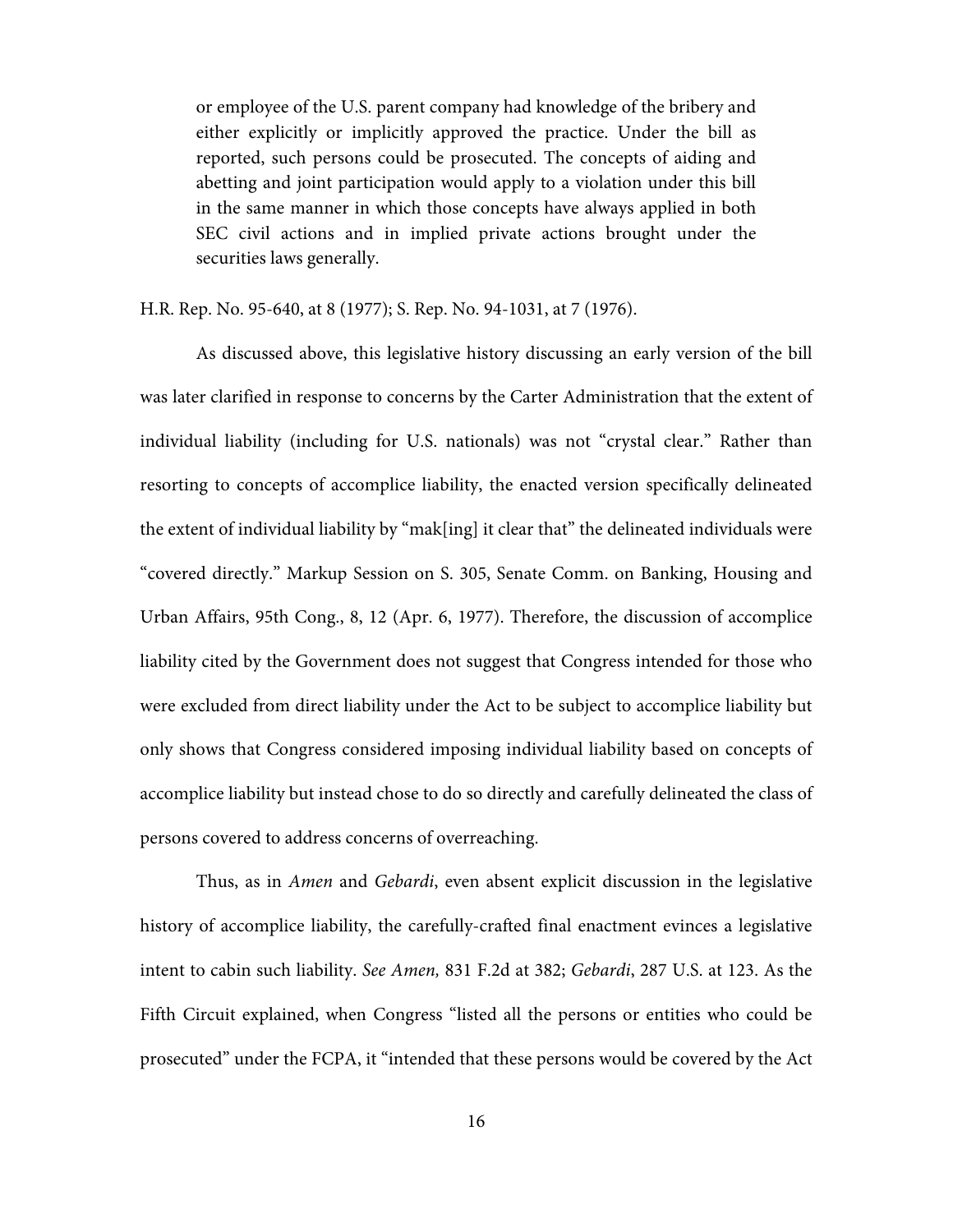itself, without resort to the conspiracy statute" and, as in Gebardi, that intent cannot be circumvented by resort to conspiracy and aiding and abetting liability. Castle, 925 F.2d at 836.

## **E. 1998 Amendments**

 While the Government argues that the original version of the FCPA in 1977 provided for accomplice liability, it maintains that after the 1998 amendments to the FCPA "Congress unequivocally provided that it intended the accomplice liability and conspiracy statutes to apply to foreign nationals not otherwise subject to the FCPA as principals." (Gov't's Opp'n at 27.) The 1998 amendments to the FCPA were "enacted to ensure the United States was in compliance with its treaty obligations," United States v. Esquenazi, 752 F.3d 912, 923 (11th Cir. 2014), after the United States ratified the Organization for Economic Cooperation and Development's Convention on Combating Bribery of Foreign Public Officials in International Business Transactions ("OECD Convention"). Dec. 17, 1997, S. Treaty Doc. No. 105–43, 37 I.L.M.; International Anti– Bribery and Fair Competition Act of 1998, Pub.L. No. 105–366, 112 Stat. 3302.

The OECD Convention required each signatory country to "take such measures as may be necessary to establish that it is a criminal offence under its law for any person intentionally" to bribe foreign officials. OECD Convention art. 1.1. In response, the 1998 amendments expanded the scope of liability in three ways. First, Congress added 15 U.S.C. § 78dd-3(a), which prohibited those individuals or entities that did not already fall under other provisions of the statute from taking action "while in the territory" of the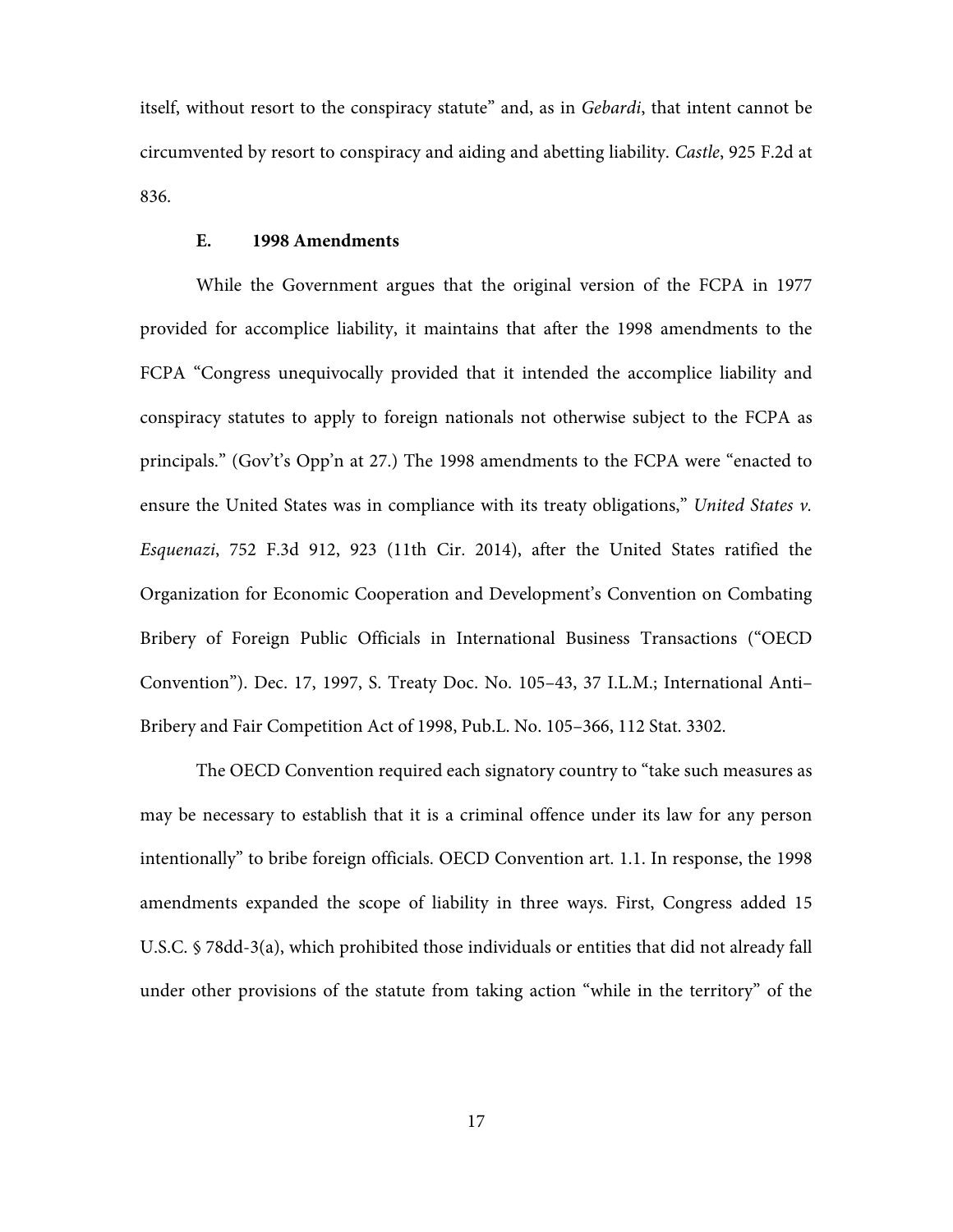United States in furtherance of corrupt payments. 15 U.S.C.  $\frac{5}{8}$  78dd-3(a).<sup>11</sup> Second, the 1998 amendments eliminated a disparity in penalties between U.S. and foreign nationals acting as agents of domestic concerns whereby previously foreign nationals were subject only to civil penalties. The amendment made clear that foreign nationals acting as agents of domestic concerns could be criminally prosecuted for violating the FCPA if they used some manner or means of interstate commerce. 15 U.S.C. § 78dd-2. Third, Congress provided for nationality jurisdiction<sup>12</sup>, providing that it "shall also be unlawful for any United States person to corruptly do any act outside the United States in furtherance of" a foreign bribe. 15 U.S.C.  $\frac{5}{8}$  78dd-2(i)(1); see also S. REP. 105-277, at  $\frac{2}{3}$  (1998) (describing these three changes to the FCPA as being intended "to conform it to the requirements of and to implement the OECD Convention").

 $\overline{a}$ 

<sup>&</sup>lt;sup>11</sup> The Senate Committee Report for 15 U.S.C. § 78dd-3 explains that "this section" limits jurisdiction over foreign nationals and companies to instances in which the foreign national or company takes some action while physically present within the territory of the United States," but "Congress does not thereby intend to place a similar limit on the exercise of U.S. criminal jurisdiction over foreign nationals and companies under any other statute or regulation." S. Rep. 105-277, 6. The Government suggests that in referring to "any other statute or regulation," *id.*, "Congress provided an unambiguous statement that it intended" 18 U.S.C. §§ 2 and 371 would "apply to foreign nationals who are otherwise not covered by the FCPA as principals." (Gov't's Opp'n at 29.) The more logical conclusion given the context is that Congress was clarifying that while the newlyadded 15 U.S.C. § 78dd-3 only provided for liability for foreign nationals for their acts within the territory of the United States, Congress did not intend to impose such a territorial limitation under 15 U.S.C. § 78dd-2 for foreign nationals who were agents, officers, directors, employees or stockholders of domestic concerns.

<sup>&</sup>lt;sup>12</sup> Nationality jurisdiction is one of the "well-recognized bases of criminal jurisdiction" in which a nation "provides for jurisdiction over extraterritorial acts committed by [its] own citizen." United States v. Yousef, 327 F.3d 56, 91 n.24 (2d Cir. 2003).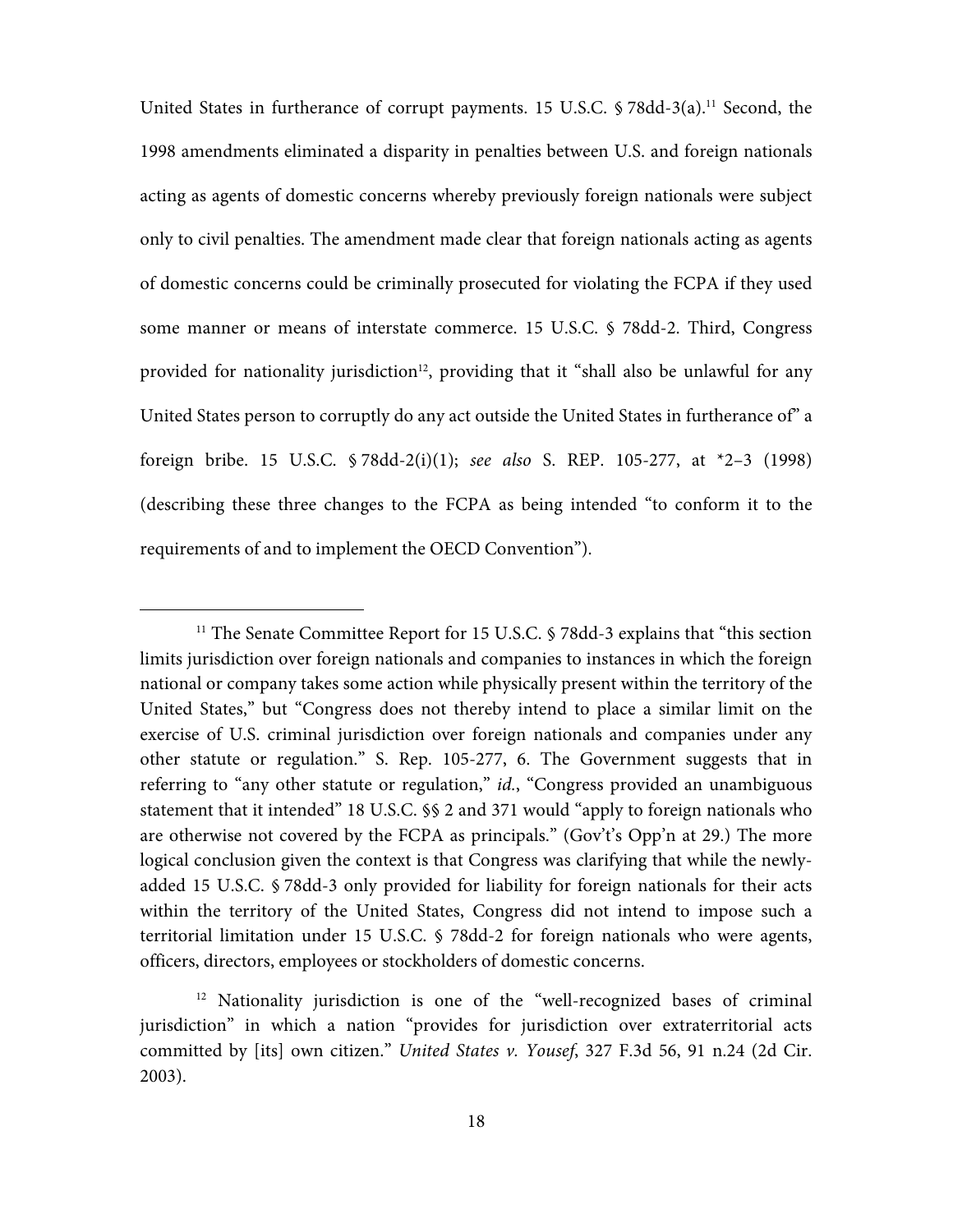The Government maintains that because the OECD Convention required each signatory country to make it a "criminal offense under its law for *any person*" to pay a foreign bribe, OECD Convention, art. 1.1 (emphasis added), the "1998 amendments expanded the jurisdictional reach of the FCPA to cover any person over whom U.S. courts have jurisdiction" and a contrary interpretation "would place the United States in violation of its treaty obligations" (Gov't's Opp'n at 28, 30). While the Supreme Court has admonished that "courts should be most cautious before interpreting . . . domestic legislation in such manner as to violate international agreements," Vimar Seguros  $y$ Reaseguros, S.A. v. M/V Sky Reefer, 515 U.S. 528, 539 (1995), this Court does not agree with the Government's contention that the OECD Convention required or even contemplated the extent of liability sought by the Government here by using the term "any person."

Rather, the OECD's reference to "any person" is cabined by Article 4 of the Convention, addressing jurisdiction, which provides that each signatory "shall take such measures as may be necessary to establish its jurisdiction over the bribery of a foreign public official when the offense is [1] committed in whole or in part in its territory" (OECD Convention, art. 4.1) or [2] by its own nationals while abroad (id., art. 4.2). Therefore, there is no indication that the OECD Convention requires the United States to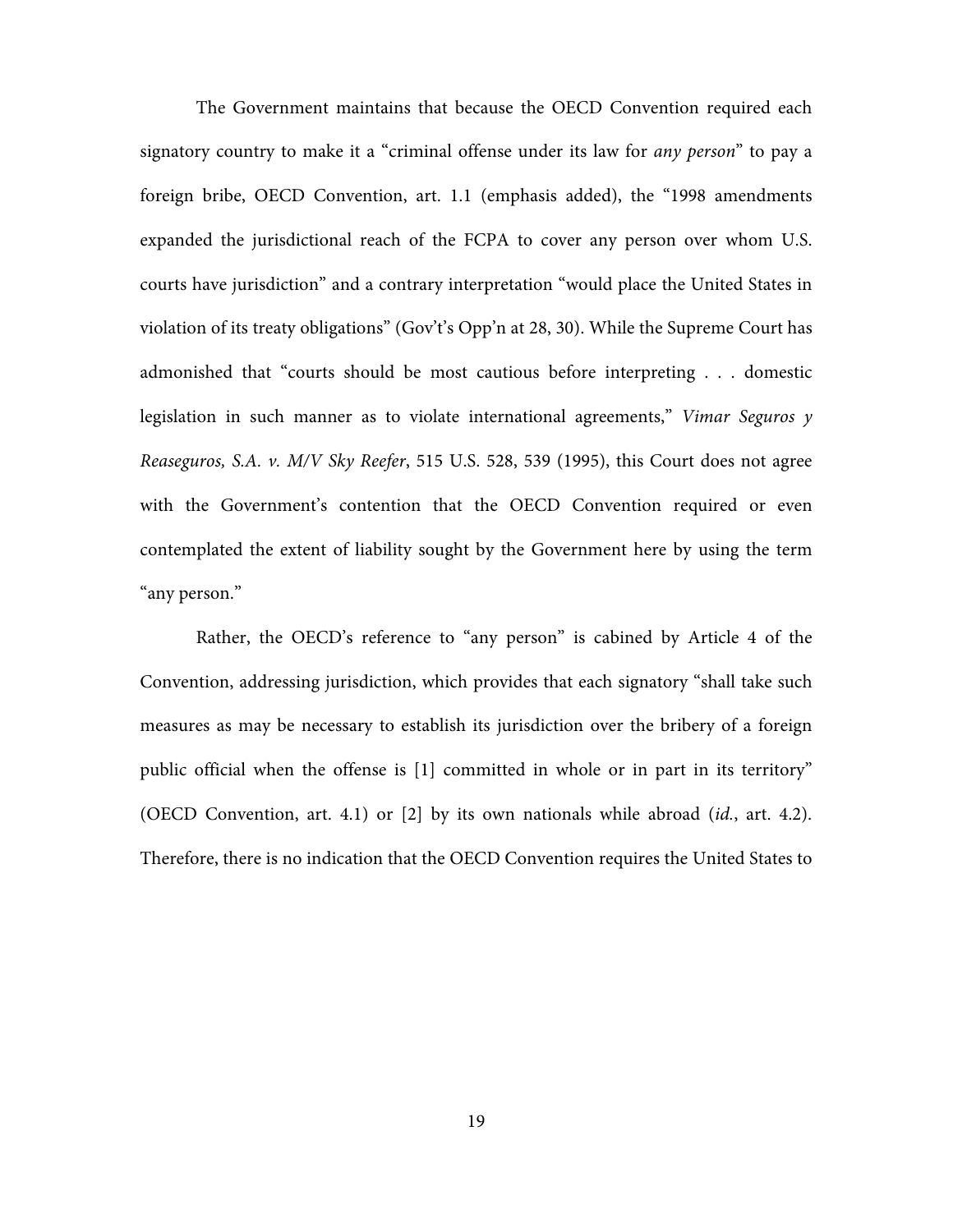prosecute foreign bribery committed abroad by non-resident foreign nationals who conspire with United States citizens.13

Based on the text and structure of the FCPA and the legislative history accompanying its enactment and its amendment, the Court concludes that Congress did not intend to impose accomplice liability on non-resident foreign nationals who were not subject to direct liability.<sup>14</sup> Count One will not be dismissed in its entirety, however, because if the Government proceeds under the theory that Mr. Hoskins is an agent of a domestic concern and thus subject to direct liability under the FCPA, see Note 1, supra, the Gebardi principle would not preclude his criminal liability for conspiring to violate the FCPA. The Government may not argue, however, that Defendant could be liable for conspiracy even if he is not proved to an agent of a domestic concern.

 $\overline{a}$ 

<sup>&</sup>lt;sup>13</sup> Bodmer, cited by the Government, does not undermine this conclusion. In Bodmer, the court concluded "that in 1977, Congress likely intended that the FCPA's criminal sanctions applied to non-resident foreign nationals who properly appeared in United States courts," but the defendant was an agent of a domestic concern and thus the court did not address the liability of those who were not agents. 342 F. Supp. 2d at 181.

 $14$  The Government maintains that the second object of the charged conspiracy, that Defendant conspired "while in the territory of the United States" to violate the FCPA under § 78dd-3 (3d Indictment  $\leq$  26(b)), is unchanged from the Second Superseding Indictment and should not be dismissed (Gov't's Opp'n at 9). However, it is undisputed that Mr. Hoskins never entered the territory of the United States and thus could not be prosecuted directly under this section. Therefore, Gebardi applies to the second as well as the first charged object of the conspiracy in that if Congress intended to limit liability under this section to those within the territory of the United States, the Government cannot circumvent this intention by resort to the conspiracy statute. See United States v. Ali, 718 F.3d 929, 939 (D.C. Cir. 2013) ("Generally, the extraterritorial reach of an ancillary offense like aiding and abetting or conspiracy is coterminous with that of the underlying criminal statute.").